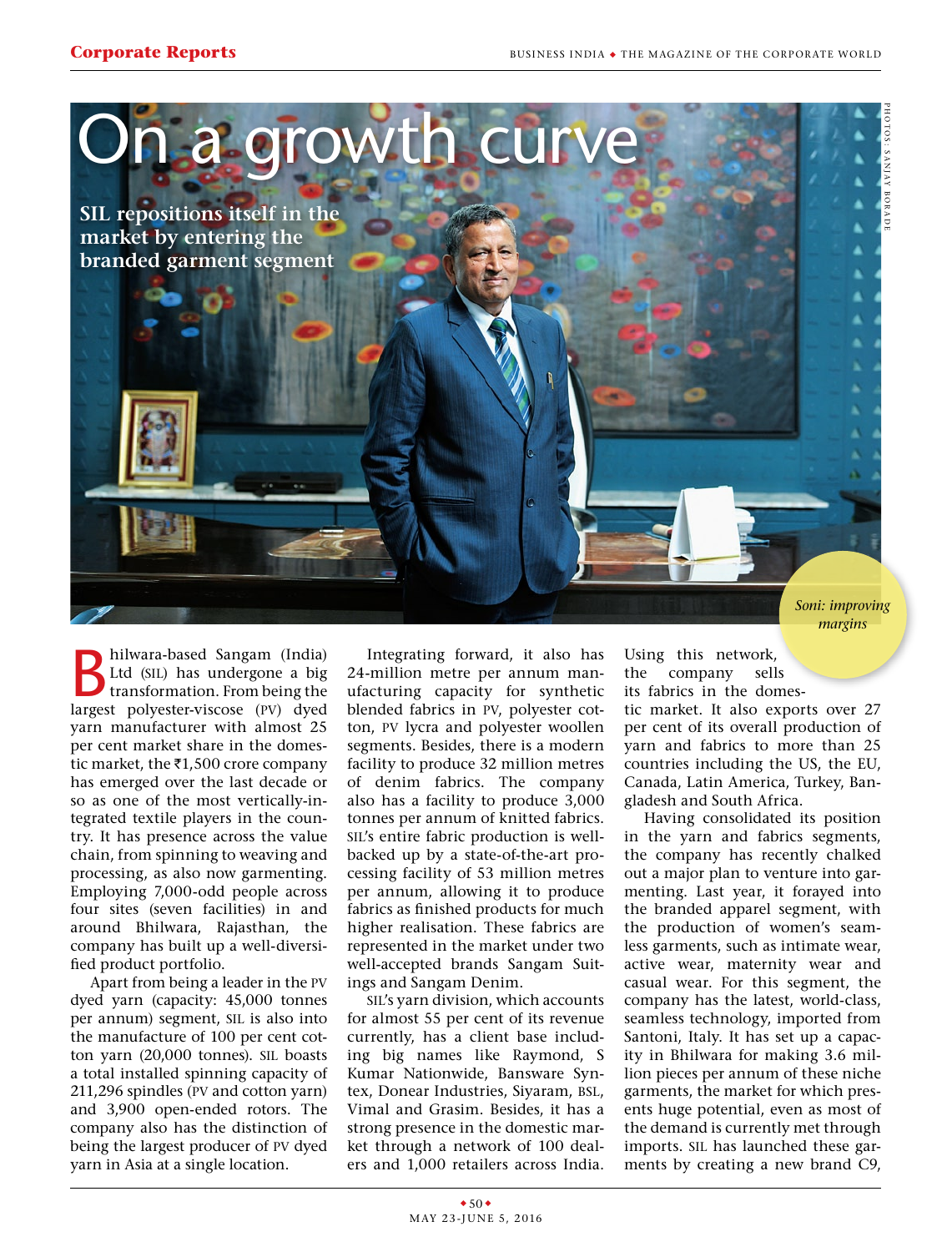currently available in around 600 multi-brand outlets.

The company which is aiming to increase its presence to around 1,000 multi-brand outlets by the end of this fiscal, is also in the process of launching around 20-25 exclusive outlets in the next 12-16 months. sil has also signed up with all major e-commerce players including Flipkart, Snapdeal, Amazon and Myntra on the online front.

"Entering into garmenting is part of our latest business strategy, where we are looking for profitable growth by bringing in more integration into our textile value chain," says S.N. Modani, 53, managing director & ceo, sil. "As the market has undergone a sea change, we are trying to be closer to the retail segment of consumer market through our offering of branded garments. This will provide us with a much-needed trigger to pursue our next phase of growth". The company expects to generate about 20 per cent of its revenue, coming from its garment business, in the next four-five years. It has grown at a CAGR of about 2 per cent in the last five years and is aiming to clock a growth rate in excess of 15 per cent in the coming years. It is also targeting an opm in excess of 18 per cent during the period, from 15.5 per cent at present, in the wake of its quest to move up in the value chain as also much better integration.

"Having established our presence across the value chain, our foray into branded seamless garments will not only enable us to extend our value proposition directly to the consumer segment through our own brand, but also pave the way for improving our margins, going forward," says Ram Pal Soni, 70, chairman, sil. "This will also enable us to optimise the usage of our existing capabilities



*Modani: garmenting will be part of the profitable growth*

and resources in a much more effective manner". Soni, a first generation entrepreneur, started his venture in 1984 as a small weaving unit (just eight semi-automatic looms), called Arun Synthetics Pvt Ltd, at village Atun near Bhilwara. The same unit was later rechristened Sangam (India) Ltd in April 1992.

## **The rise of the business**

Soni, a diploma engineer (civil) began his career way back in 1964 with a humble state government job in Rajasthan. However, in 1978, he decided to start his own business and put up a small civil contracting firm, which carried out construction works for the same irrigation department he was once working for. Though he continued this firm for some time, he was not getting the kind of satisfaction he was looking out for and, hence, started searching for other avenues.

Meanwhile, during early 1980s, the entire Bhilwara region was fast-

|                   | <b>Financials</b> |                                    |       |       |       |  |  |
|-------------------|-------------------|------------------------------------|-------|-------|-------|--|--|
| (₹ crore)         |                   | FY2016 FY2015 FY2014 FY2013 FY2012 |       |       |       |  |  |
| <b>Sales</b>      | 1,511             | 1,477                              | 1,433 | 1,479 | 1.417 |  |  |
| <b>Net profit</b> | 77                | 52                                 | 41    | 51    | 17    |  |  |
| <b>EBIDTA</b>     | 233               | 217                                | 196   | 214   | 155   |  |  |
| EPS(Rs)           | 19.5              | 13.1                               | 10.3  | 13    | 4.3   |  |  |

evolving as a cluster for synthetic textile units. Several small weaving units were being put up in the polyester-viscose segment following the state government's encouraging policy. The region also gained a good deal of traction from the fact that many weaving units in Maharashtra's Malegaon and Bhiwandi powerloom centres had to shut down their operations during that period, following communal violence and other micro-economic reasons.

Like many others in Bhilwara, Soni also found that this was a good opportunity. In 1982, he, along with some of its friends, decided to set up a processing unit (capacity: 80,000 metres per day) named Sangam Process Bhilwara Ltd (SPBL) at Atun village near Bhilwara, keeping in mind the processing demand arising out of weaving units coming up in the region. While the processing business was growing in size, in 1984, he decided to have his own weaving unit, Arun Synthetics Pvt Ltd at the same site in Atun village.

The next few years saw his fabric business growing at a brisk pace. From just eight looms, the unit expanded to 100 looms by 1989. The same year also saw Soni finding an able hand in Modani, the present managing director, who joined the business. Modani, a management graduate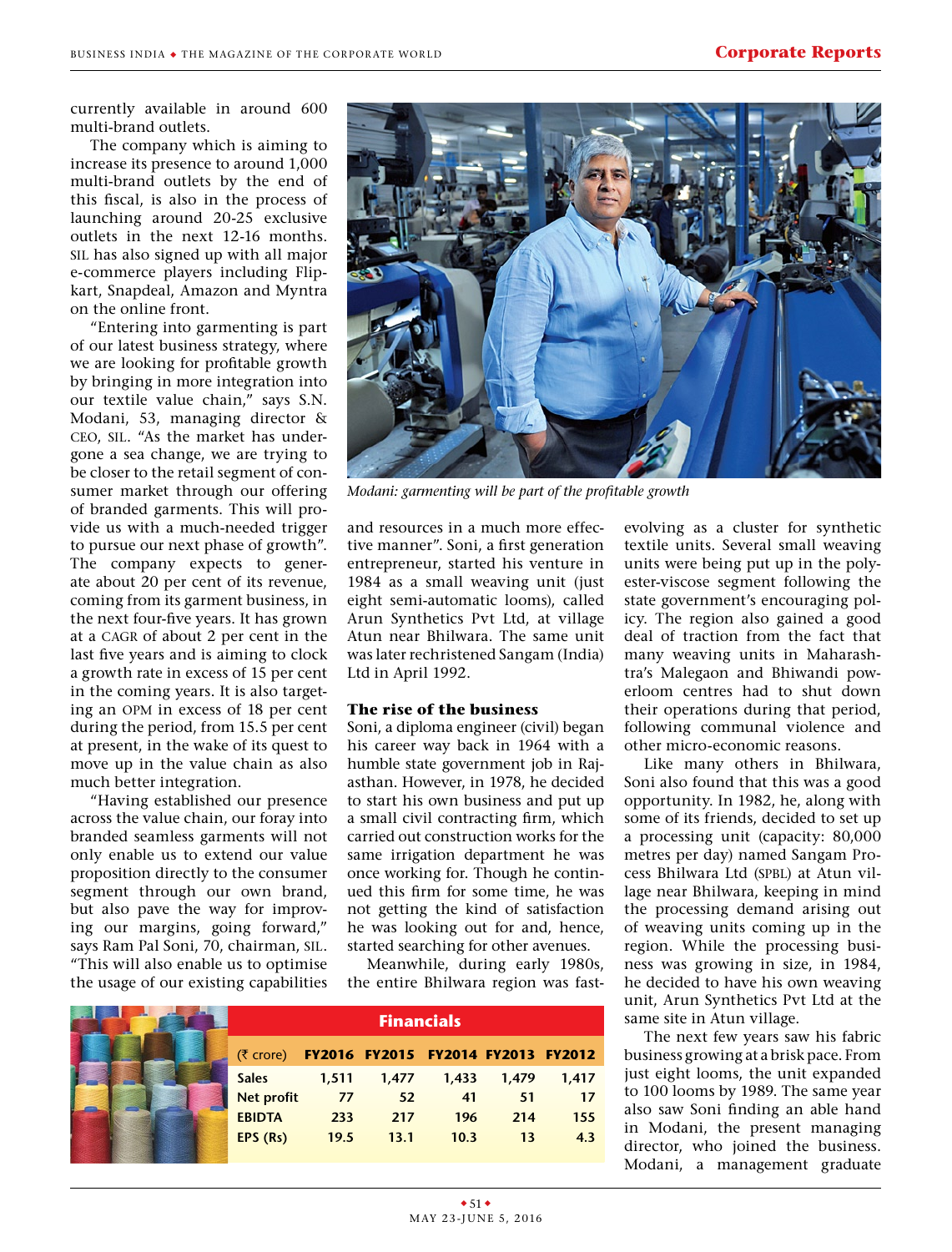

and married to Soni's eldest daughter, has been managing the company's day-to-day affairs ever since. In fact, he has played a crucial role in the overall growth of the group in recent times.

In 1995, the company took a strategic decision to integrate backwards and installed 17,280 spindles at village Biliya Kalan near Bhilwara, for pv dyed yarn. The spinning activity offered the company the desired margins, as also some surplus cash. By this time, its weaving unit at Atun has also been converted into a stateof-the art facility with 127 high-speed looms. To fund these efforts, Sangam came out with an IPO of  $\overline{54.80}$  crore in 1993, followed by a rights issue of ₹10.40 crore a year later.

The following years saw the company carrying out more than one expansion plan to increase its pv dyed yarn spinning capacity. By 2004-05, the company had expanded the spinning capacity at its Biliya Kalan site to 64,000 spindles. Moreover, it had also commissioned a 10 mw captive thermal power plant at the site. The year also saw another rights issue of  $\overline{5}12$  crore. At this point in time, the company had a total capacity to produce 21,800 tonnes of pv yarn, as well as 12 million metres of pv fabric, per annum. The company clocked revenues of  $\overline{z}$ 289.6 crore and a net profit of  $\bar{\tau}$ 14 crore during the fiscal.

However, the mega expansion came in 2005-06, when the company commenced a  $\text{\textdegree}650$ -crore capex programme, in view of the opening up of the global textile market from 1 January 2005. Dismantling of quota regime had thrown open huge opportunities for the Indian textile

players in export markets. The Indian government also incentivised investments under its Technology Upgradation Fund Scheme (TUFS), where industry players could enjoy interest subsidies on loans availed. Sensing the emerging opportunities, sil not only expanded its capacities, but also took a conscious decision to diversify its portfolio in a big way.

## **Diversification and expansion**

Under this capex programme, which was successfully completed in 2008-09, the company diversified into cotton yarn and denim fabric. It added 31,200 spindles for cotton yarn at a new site in Sareri village near Bhilwara and a line of 8 million metres of denim at its Biliya site. Moreover, it also expanded its pv yarn capacity considerably to about 1,58,000 spindles from 64,000 spindles. It modernised its facility for synthetic (pv) fabrics by replacing old looms with high-speed automated looms and thus increased its capacity to 22 million metres from 10 million metres. It also undertook modernisation of its processing facility at its Atun site (processing unit, spbl was merged with the company in 2006). The facility can currently process 53 million metres of grey fabrics annually. Besides, the company also commissioned a 16 mw coalfired captive power plant at its Sareri site. sil boasts of a captive power generation of about 31 mw today, which also includes 5 mw of wind power.

The capex was funded through a term loan of about ₹480 crore from banks under the TUF scheme, which enabled the company to take advantage of low-cost funds at about 4 per cent. The remaining amount was financed through internal accruals, as also equity funding from icici Venture and its other associates.

"Considering our turnover of  $\overline{3}347$ crore in 2005-06, the capex programme was a major move on our part," says Soni. "It was a strategic decision to not only expand our existing capacities but also diversify into other segments of the textile value chain. Our aim was to scale up the value chain and come up with a portfolio that could help us in getting into the next level of growth trajectory".

"This was an expansion that provided the entire business of sil a real momentum," says Arun Kejriwal of Kejriwal Research & Investment Services. "In fact, this saw the company joining the big league, with its revenue more than trebling in a span of five years to  $\text{\textsterling}1,172$  crore in 2010-11. Entering into cotton-based production provided the business with the desired level of diversification and vibrancy".

Even as the capacities were stabilising after the mega capex, the company went on to invest a total of about  $\overline{300}$  crore through 2011-12. 2012-13 and 2013-14, with a focus on downstream products. It added three more lines of 8 million each to its denim facility, taking the total capacity to 32 million metres from 8 million tonnes. This denim expansion was well-backed up by installing 3,908 rotors on the yarn side. Besides, it put up a texturing yarn capacity of 7,200 tonnes per annum (used in production synthetic fabrics), as also a 3,000-tonnes knitting facility. The company also augmented its pv yarn capacity by adding 10,000 spindles.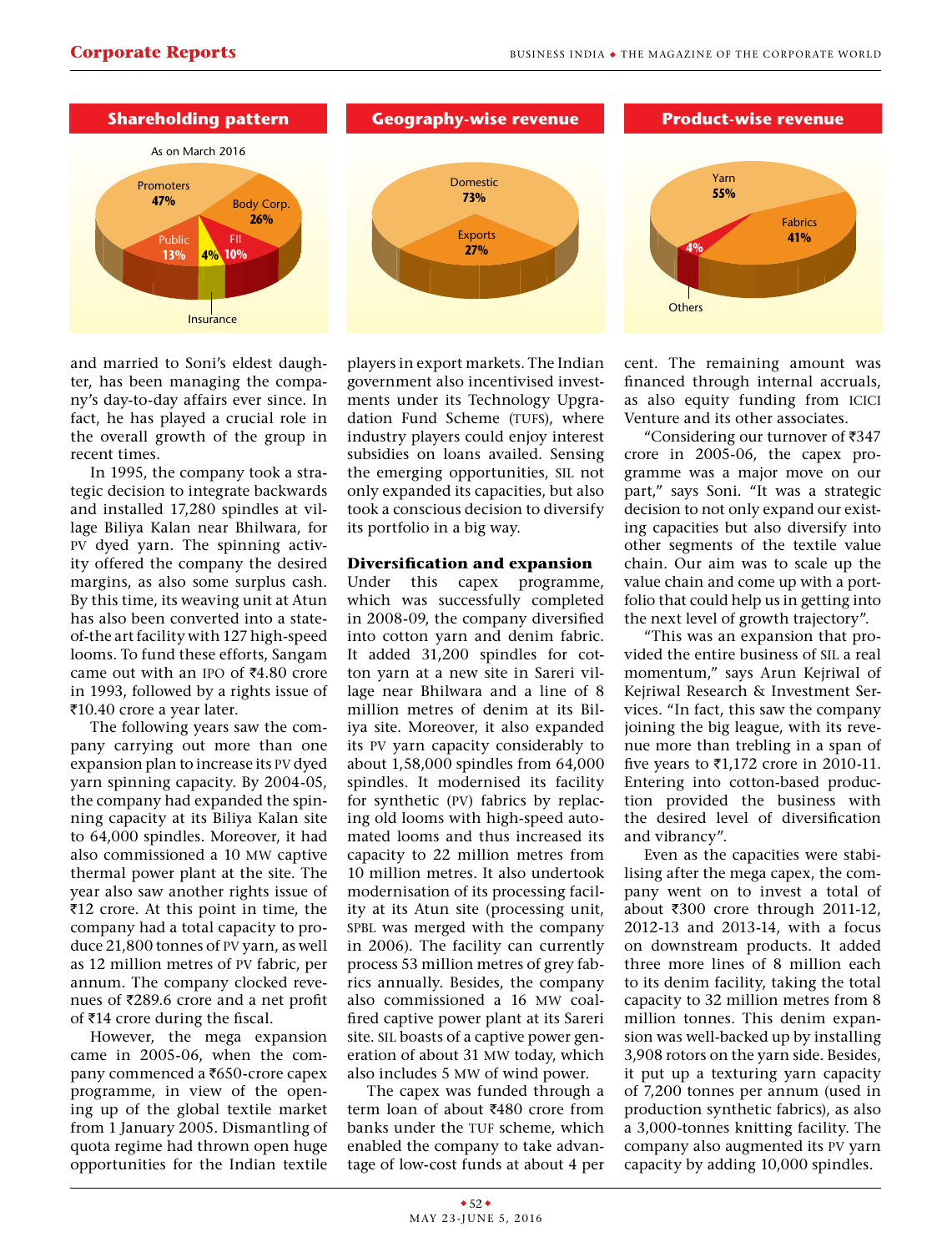"Textile is a capital-intensive business and one has to ramp up capacities on a continuous basis for ensuring a desired growth," says L.L. Soni, joint-president, finance & investor relation. "However, there is need to indentify the right areas. In our case, all the recent investments are strategic ones which will not only help us maintain our growth momentum but also achieve improved realisations and much better returns on our investments".

Pursuing its strategy of focusing on margin accretive segments, sil has now entered the last mile of integration by venturing into garmenting with a focus on the hugely potential seamless garment wear segment. Last year (March 2015), it installed 36 modern seamless knitting machines (these machines can produce garments directly from yarn with few requirements for stitches) at a project cost of  $\text{\texttt{\$40}}$  crore at its Atun site. These garments, which offer diverse range at affordable prices ( $\overline{\tau}200$ -2,000 per piece) across customer segments, comprise an exquisite range of seamless garments for women, including intimate wear, active wear (seamless sports bra and leggings), yoga wear (T-shirts, legging, track pants) and casual wear (leggings and tank tops). The company has already created design and marketing teams to ramp up its garmenting business going forward.

"We are quite bullish on our garmenting venture," says Pranal Modani, 24, head, business development, sil. "Having installed our initial capacity, we are in the process of brand building and expanding our reach with our newly-launched consumer-focussed brand C9. Our approach will be multi-pronged. Apart from having our own outlets, we will use multi-brand outlets as also online platforms. Above all, we are also going to leverage our existing network of dealers and distributors". Son of managing director Modani, with a B tech and Masters in management from the London Business School, Pranal joined the company two years back and now spearheads the company's apparel vertical.

Apart from expanding its existing basket for women, the company

| <b>Peer comparision</b>    |        |                                                                  |       |            |  |  |  |
|----------------------------|--------|------------------------------------------------------------------|-------|------------|--|--|--|
| (₹ crore)                  |        | <b>Share price <math>(\bar{\zeta})</math> Market Cap Revenue</b> |       | <b>PAT</b> |  |  |  |
| Sangam India               | 276.50 | 1,090.00                                                         | 1.477 | 52.00      |  |  |  |
| <b>RSWM</b>                | 385.80 | 893.00                                                           | 3,003 | 85.00      |  |  |  |
| <b>Banswara Syntex</b>     | 127.10 | 215.17                                                           | 1,226 | 8.03       |  |  |  |
| <b>Suryalakshmi Cotton</b> | 147.30 | 245.58                                                           | 705   | 12.17      |  |  |  |

Price as on May 17, 2016

is also looking to add men's seamless garments to its portfolio in the future. While 75 per cent of its products will be sold under its own brand, it is also looking to sell to private levels (domestic as well as foreign names). It is in talks with brands like Madura, Raymond and Urban Yoga in the domestic market and has been growing at a CAGR in excess of 15 per cent in the last five years. The same momentum is likely to be sustained, going forward as well, in view of the changing demographics and growing urbanisation. The  $\overline{515,000}$  crore seamless garment market is primarily driven by imports. sil aims to treble its garmenting capacity to 10.8 million in the next two years and expects to generate about 10 per cent of its revenue from this venture by 2017-18, doubling it to about 20 per cent by 2019-20. "We expect our garment brand  $(C9)$  to become a  $\overline{5}400$ -450 crore brand in the next two-three years," adds Pranal.

## **The next phase**

"Undoubtedly, seamless apparel is a fast-emerging segment," says Vijay Agarwal, chairman, Creative Garments, Mumbai. "We see huge opportunity emerging in this segment of garment business, as most of the requirements in the domestic market is met through imports. Importantly, these garments command much better margins".

sil is undertaking another capex of ₹198 crore now, availing a loan (effective cost of fund: about 3 per cent) under the Rajasthan government's textile policy. Under the capex programme (started last year in October 2015 and estimated to be completed by the end of the current fiscal), the company is strengthening its position further, by installing one more line of

denim at its existing Biliya site. This will expand its denim capacity to 40 million metres from the present 32 million. It is also installing 74 new weaving machines at Atun for increasing its pv fabric capacity to 40 million metres from 24 million metres. Moreover, the company is also putting up 26,736 spindles for pv yarn at a new site in village Soniyana (Chittorgarh) near Bhilwara, while also adding a 2 mw solar plant.

With all these initiatives in place, sil is well geared up to commence its next phase of growth, where it is focussing not only on achieving higher growth trajectory but also doing it in a profitable way. It is in the process of tweaking its business model in favour of high-margin businesses. The company has expanded its denim capacity considerably. By the end of this fiscal, it will have a capacity of 40 million metres of denim and is looking to add one more line (8 million metres) in the next fiscal or so, in order to strengthen its position further in a market where it is competing with players like, kg Denim, Aarvee, Nandan Denim, Suryalakshmi Cotton Mills and others. In the last five years, the domestic market for denim has grown at a CAGR of over 15 per cent. The last couple of years have been quite remarkable for the industry, as demand has seen real upsurge.

The expanded capacity of denim will not only help the company explore the opportunities in the booming denim market but also ensure better integration with its upstream production of cotton yarn and thus improving the overall margins. sil's entire denim production is backed up by captive production of cotton yarn. The company currently consumes almost 50 per cent of its cotton yarn production in-house